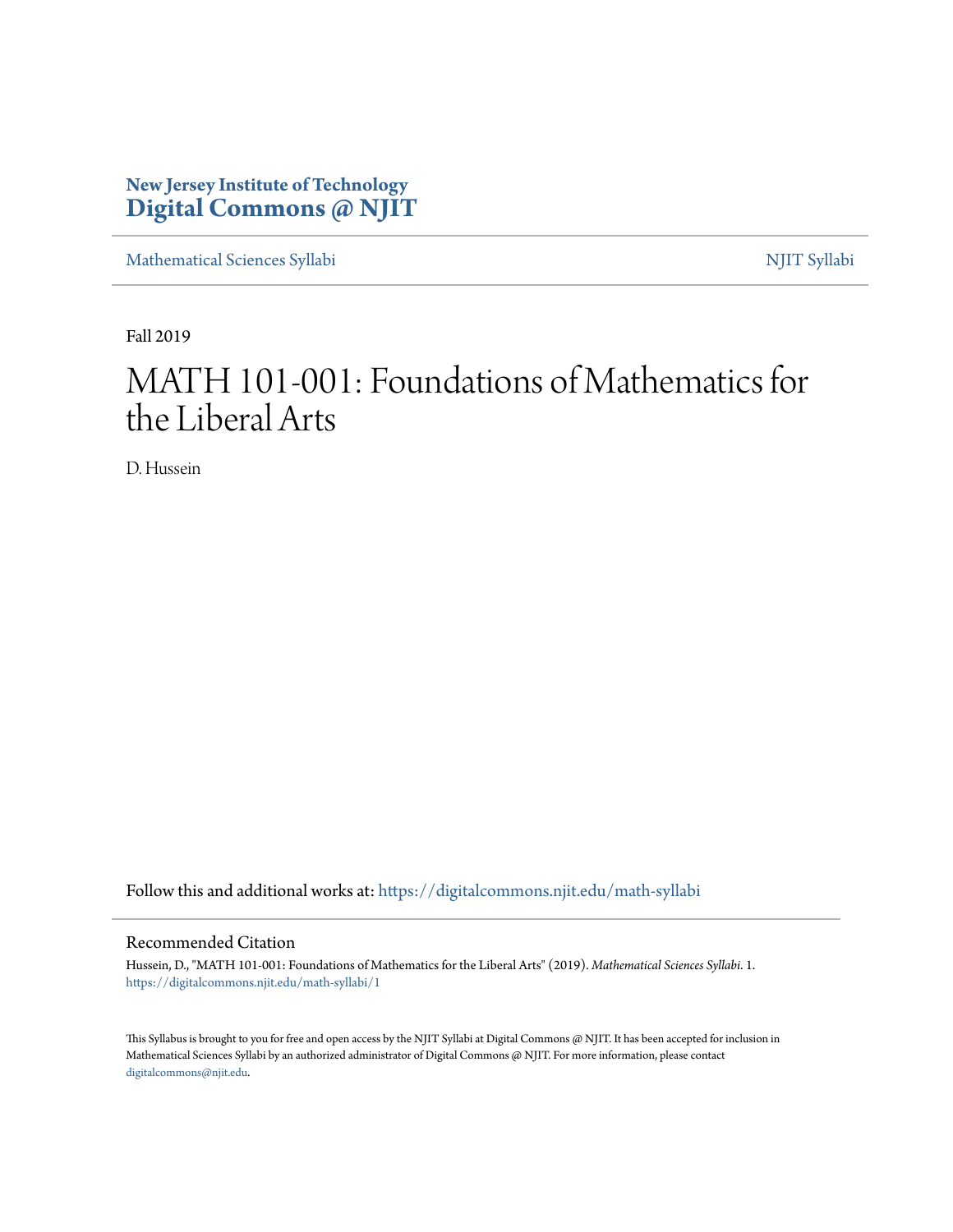

## THE COLLEGE OF SCIENCE **AND LIBERAL ARTS**

## THE DEPARTMENT OF MATHEMATICAL SCIENCES

# **MATH 101: Foundations of Mathematics for the Liberal Arts** *Fall 2019 Course Syllabus*

**[NJIT Academic Integrity Code](http://www.njit.edu/policies/sites/policies/files/academic-integrity-code.pdf)**: All Students should be aware that the Department of Mathematical Sciences takes the University Code on Academic Integrity at NJIT very seriously and enforces it strictly. This means that there must not be any forms of plagiarism, i.e., copying of homework, class projects, or lab assignments, or any form of cheating in quizzes and exams. Under the University Code on Academic Integrity, students are obligated to report any such activities to the Instructor.

## **COURSE INFORMATION**

**Course Description**: Intended for students in degree programs offered by HSS and History. This course reviews principles of algebra and the foundations of mathematics. Degree credit awarded for degrees offered by HUM and History. Effective From: Fall 2011.

**Number of Credits**: 3

**Prerequisites**: None.

**Course-Section and Instructors**

| <b>Course-Section</b> | <b>Instructor</b>    |  |
|-----------------------|----------------------|--|
| Math 101-001          | Professor D. Hussein |  |

**Office Hours for All Math Instructors**: [Fall 2019 Office Hours and Emails](http://math.njit.edu/students/officehours.php)

#### **Required Textbook**:

| <b>Title</b>   | College Algebra           |
|----------------|---------------------------|
| Author         | <b>Ratti and McWaters</b> |
| <b>Edition</b> | 3rd                       |
| Publisher      | Pearson                   |
| ISBN #         | 978-0321912787            |

**University-wide Withdrawal Date**: The last day to withdraw with a **W** is **[Monday, November 11, 2019](http://www.njit.edu/registrar/calendars/2016Fall.php)**. It will be strictly enforced.

## **POLICIES**

**[DMS Course Policies](http://math.njit.edu/students/undergraduate/policies_math.php)**: All DMS students must familiarize themselves with, and adhere to, the [Department of](http://math.njit.edu/students/undergraduate/policies_math.php) [Mathematical Sciences Course Policies](http://math.njit.edu/students/undergraduate/policies_math.php), in addition to official [university-wide policies](http://catalog.njit.edu/undergraduate/academic-policies-procedures/). DMS takes these policies very seriously and enforces them strictly.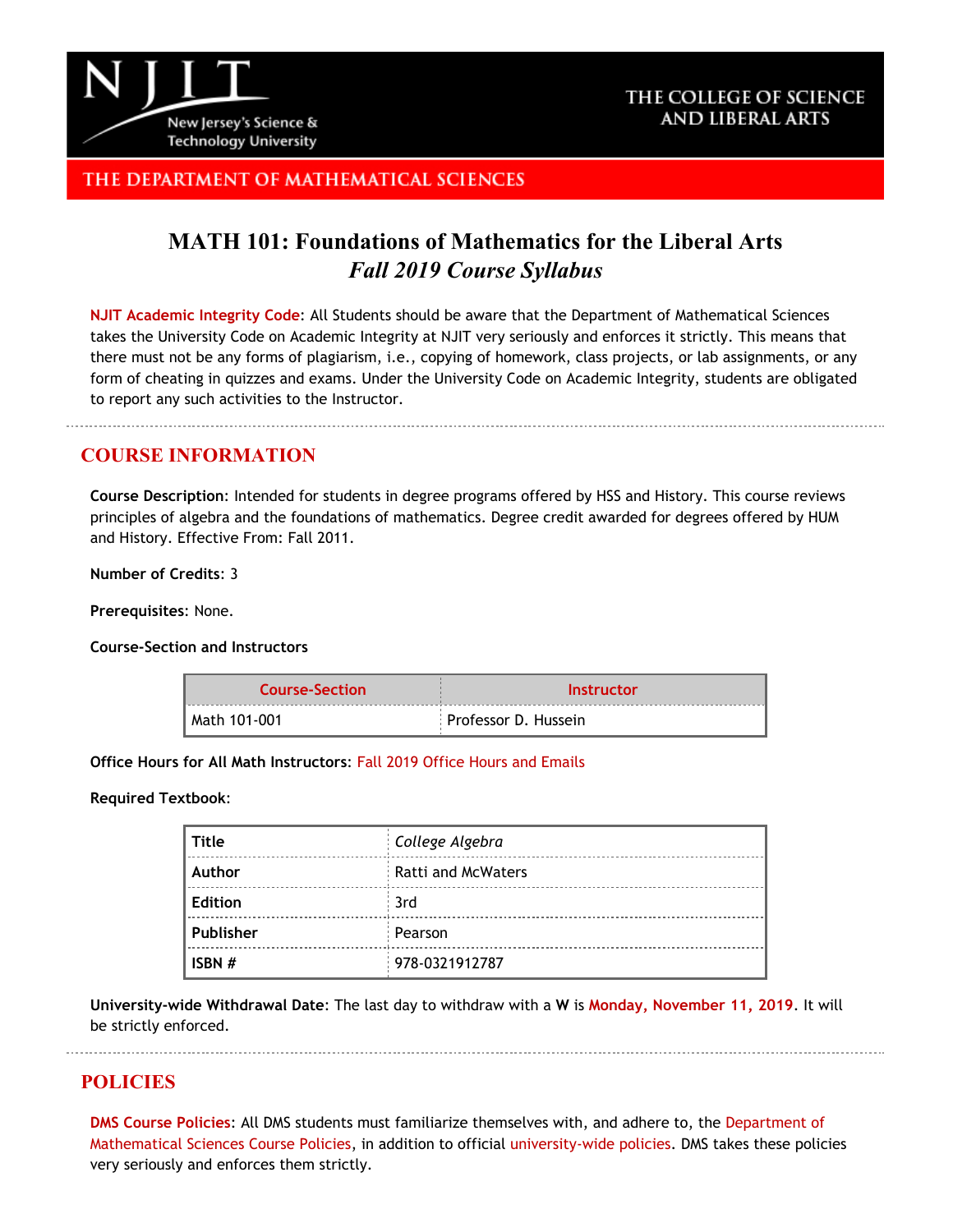#### **Grading Policy**: The final grade in this course will be determined as follows:

| HW and Class Participation | 10%                          |
|----------------------------|------------------------------|
| <b>Ouizzes</b>             | .15%                         |
| Midterm Exams              | $\frac{1}{2}$ 45% (15% each) |
| Final Cumulative Exam      | 30%                          |

Your final letter grade will be based on the following tentative curve.

| ١A   | $90 - 100$ |     | $170 - 74$ |
|------|------------|-----|------------|
| $B+$ | $185 - 89$ | : D | $60 - 69$  |
| B    | $80 - 84$  |     | $10 - 59$  |
| C+   | $:75 - 79$ |     |            |

**Attendance Policy**: Attendance at all classes will be recorded and is **mandatory**. Please make sure you read and fully understand the [Math Department's Attendance Policy.](http://math.njit.edu/students/policies_attendance.php) This policy will be strictly enforced.

**Homework**: Textbook assignments are due the class day following the section lecture and will be collected/reviewed at the beginning of class.

**Exams**: There will be three exams during the semester and a cumulative final exam during the final exam week:

| Midterm Exam I      | Lecture #8             |
|---------------------|------------------------|
| Midterm Exam II     | Lecture #16            |
| Midterm Exam III    | : Lecture #20          |
| Final Exam          | Lecture #28            |
| l Final Exam Period | December 14 - 20, 2019 |

The final exam will test your knowledge of all the course material taught in the entire course. Make sure you read and fully understand the [Math Department's Examination Policy](http://math.njit.edu/students/policies_exam.php). This policy will be strictly enforced.

**Makeup Exam Policy**: There will be **NO MAKE-UP QUIZZES OR EXAMS** during the semester. In the event an exam is not taken under rare circumstances where the student has a legitimate reason for missing the exam, the student should contact the Dean of Students office and present written verifiable proof of the reason for missing the exam, e.g., a doctor's note, police report, court notice, etc. clearly stating the date AND time of the mitigating problem. The student must also notify the Math Department Office/Instructor that the exam will be missed.

**Cellular Phones**: All cellular phones and other electronic devices must be switched off during all class times.

**ADDITIONAL RESOURCES**

**Math Tutoring Center**: Located in the Central King Building, Lower Level, Rm. G11 (See[: Fall 2017 Hours](http://math.njit.edu/students/undergraduate/tutoring_help.php))

**Further Assistance**: For further questions, students should contact their instructor. All instructors have regular office hours during the week. These office hours are listed on the Math Department's webpage for [Instructor](http://math.njit.edu/students/officehours.php) [Office Hours and Emails](http://math.njit.edu/students/officehours.php).

All students must familiarize themselves with and adhere to the Department of Mathematical Sciences Course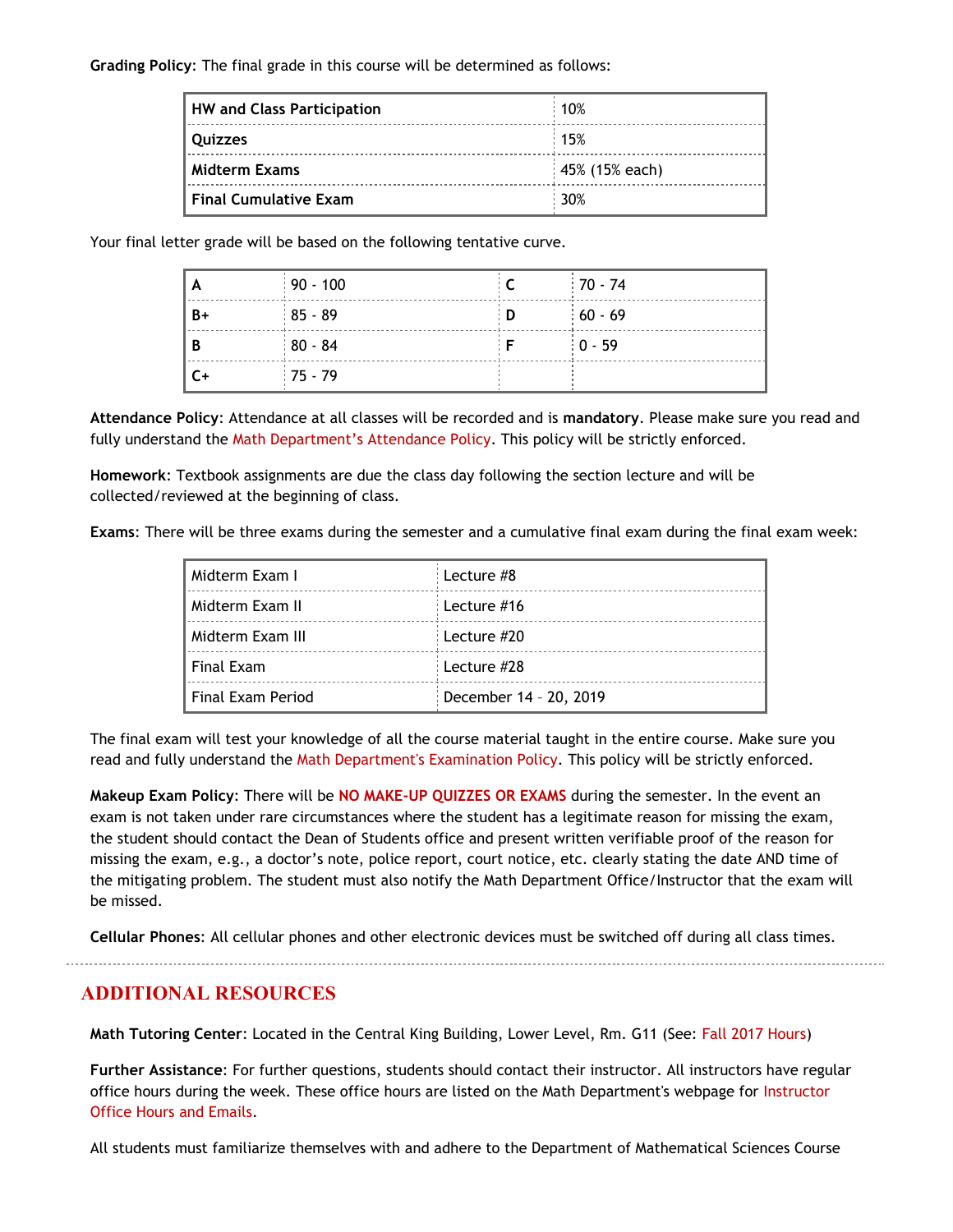Policies, in addition to official university-wide policies. The Department of Mathematical Sciences takes these policies very seriously and enforces them strictly.

**Accommodation of Disabilities**: Disability Support Services (DSS) offers long term and temporary accommodations for undergraduate, graduate and visiting students at NJIT.

If you are in need of accommodations due to a disability please contact Chantonette Lyles, Associate Director of Disability Support Services at [973-596-5417](tel:973-596-5417) or via email at [lyles@njit.edu](mailto:lyles@njit.edu). The office is located in Fenster Hall Room 260. A Letter of Accommodation Eligibility from the Disability Support Services office authorizing your accommodations will be required.

For further information regarding self identification, the submission of medical documentation and additional support services provided please visit the Disability Support Services (DSS) website at:

[https://www.njit.edu/studentsuccess/accessibility/](http://www5.njit.edu/studentsuccess/disability-support-services/)

#### **Important Dates** (See: [Fall 2019 Academic Calendar, Registrar](https://www.njit.edu/registrar/fall-2019-academic-calendar/))

| Date                 | Day         | Event                        |
|----------------------|-------------|------------------------------|
| September 3, 2019    | т           | First Day of Classes         |
| September 13, 2019   | F           | Last Day to Add/Drop Classes |
| November 11, 2019    | M           | Last Day to Withdraw         |
| November 26, 2019    | т           | <b>Thursday Classes Meet</b> |
| November 27, 2019    | w           | <b>Friday Classes Meet</b>   |
| November 28-29, 2019 | $R-F$       | <b>Thanksgiving Recess</b>   |
| December 11, 2019    | w           | Last Day of Classes          |
| December 12, 13 2019 | $R \nmid F$ | <b>Reading Days</b>          |
| December 14-20, 2019 | $F - R$     | Final Exam Period            |

# **Course Outline**

| Lecture $#$    | Section # | <b>Subject Topic and Homework (HW) Assignment</b>      |
|----------------|-----------|--------------------------------------------------------|
| 1              | P.1       | Course introduction, expectations and responsibilities |
| $\overline{2}$ | P.1       | The Real Numbers and Their Properties                  |
|                |           | HW: 39, 49, 53, 59, 67, 77, 85, 113, 125, 137          |
| 3              | P.2       | Integer Exponents & Scientific Notation                |
|                |           | HW: 21, 31, 41, 45, 59, 65, 69, 75, 79, 89             |
| $\overline{4}$ | P.3       | Polynomials                                            |
|                |           | HW: 23, 27, 29, 43, 49, 51, 57, 59, 65, 67             |
| 5              | P.4       | <b>Factoring Polynomials</b>                           |
|                |           | HW: 9, 15, 21, 25, 29, 35, 49, 55, 61, 85              |
| 6              | P.5       | <b>Rational Expressions</b>                            |
|                |           | HW: 11, 23, 33, 43, 47, 53, 63, 69, 75, 77             |
|                |           |                                                        |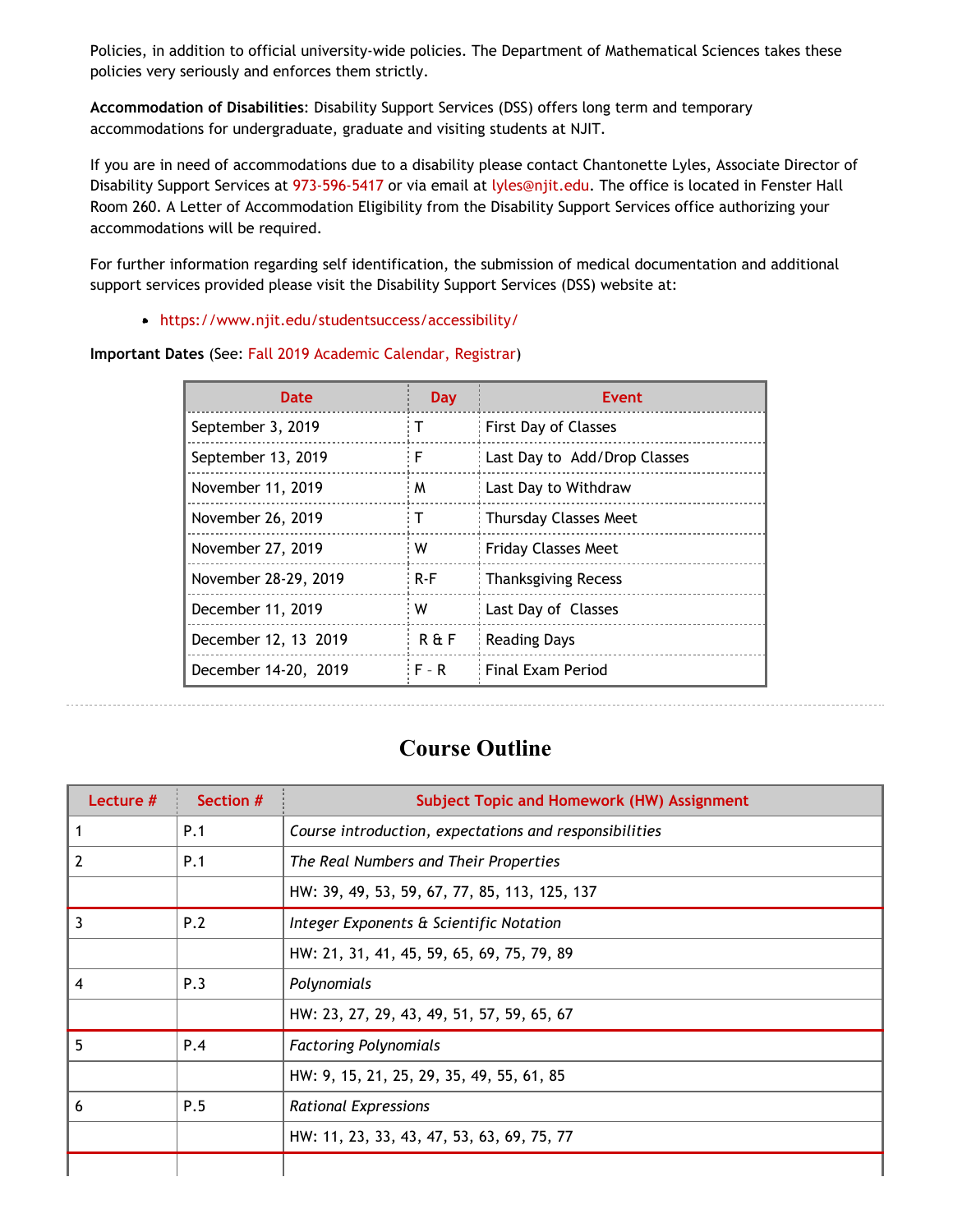| $\overline{7}$ | P.6              | Rational Exponents & Radicals / TEST 1 REVIEW               |  |  |
|----------------|------------------|-------------------------------------------------------------|--|--|
|                |                  | HW: 15, 23, 37, 45, 52, 58, 66, 91, 98, 104                 |  |  |
| 8              |                  | TEST <sub>1</sub>                                           |  |  |
| 9              | 1.1a             | Linear Equations in One Variable                            |  |  |
|                |                  | HW: 11a, 15, 21, 23, 29, 31, 33, 37, 39, 45                 |  |  |
| 10             | 1.1 <sub>b</sub> | Applications of Linear Equations                            |  |  |
|                |                  | HW: 65, 73, 75, 79, 81, 89                                  |  |  |
| 11             | 1.2a             | Quadratic Equations - Factoring and Square Root Methods     |  |  |
|                |                  | HW:7, 9, 11, 17, 19, 21, 23, 25, 27, 28                     |  |  |
| 12             | 1.2 <sub>b</sub> | Quadratic Equations - Review and Completing a Square Method |  |  |
|                |                  | HW: 29, 31, 33, 39, 41, 42, 43, 44                          |  |  |
| 13             | 1.2c             | Quadratic Equations - Review and Quadratic Formula          |  |  |
|                |                  | HW: 45, 47, 49, 51, 55, 59, 63, 69, 75                      |  |  |
| 14             | 1.2 <sub>d</sub> | Quadratic Equations - Summary                               |  |  |
|                |                  | HW: 37, 38, 40, 44, 48, 50, 61, 65, 67, 73                  |  |  |
| 15             | 1.3              | Complex Numbers / TEST 2 REVIEW                             |  |  |
|                |                  | HW: 9, 11, 23, 27, 31, 39, 41, 45, 49, 53                   |  |  |
| 16             |                  | TEST <sub>2</sub>                                           |  |  |
| 17             | 2.1              | The Coordinate Plane                                        |  |  |
|                |                  | HW: 7, 9, 11, 12, 13, 14, 15, 17, 19                        |  |  |
|                |                  | <b>WITHDRAW DEADLINE</b>                                    |  |  |
| 18             | 2.2              | Graphs of equations                                         |  |  |
|                |                  | HW: 9, 25, 27, 29, 33, 35, 47, 57, 63, 81                   |  |  |
| 19             | 2.3              | Lines / TEST 3 REVIEW                                       |  |  |
|                |                  | HW: 9, 14, 15, 21, 23, 29, 33, 35, 43, 47                   |  |  |
| 20             |                  | TEST <sub>3</sub>                                           |  |  |
| 21             | 3.1              | <b>Quadratic Functions</b>                                  |  |  |
|                |                  | HW: 17, 23, 25, 27, 33, 43, 47, 51, 57                      |  |  |
| 22             | 3.2              | <b>Polynomial Functions</b>                                 |  |  |
|                |                  | HW: 11, 12, 18, 19, 21, 29, 35, 37, 41                      |  |  |
| 23             | 3.3              | <b>Dividing Polynomials</b>                                 |  |  |
|                |                  | HW: 7, 10, 12, 14, 15, 21, 23, 31                           |  |  |
| 24             |                  |                                                             |  |  |
| 25             | 5.1              | Systems of Linear Equations in Two Variables                |  |  |
|                |                  | HW: 7, 9, 13, 17, 29, 37, 41, 47, 51, 61, 63                |  |  |
| 26             | 5.4              | Systems of Nonlinear Equations                              |  |  |
|                |                  | HW: 17, 23, 33, 39, 41, 45, 47, 49, 51, 53                  |  |  |